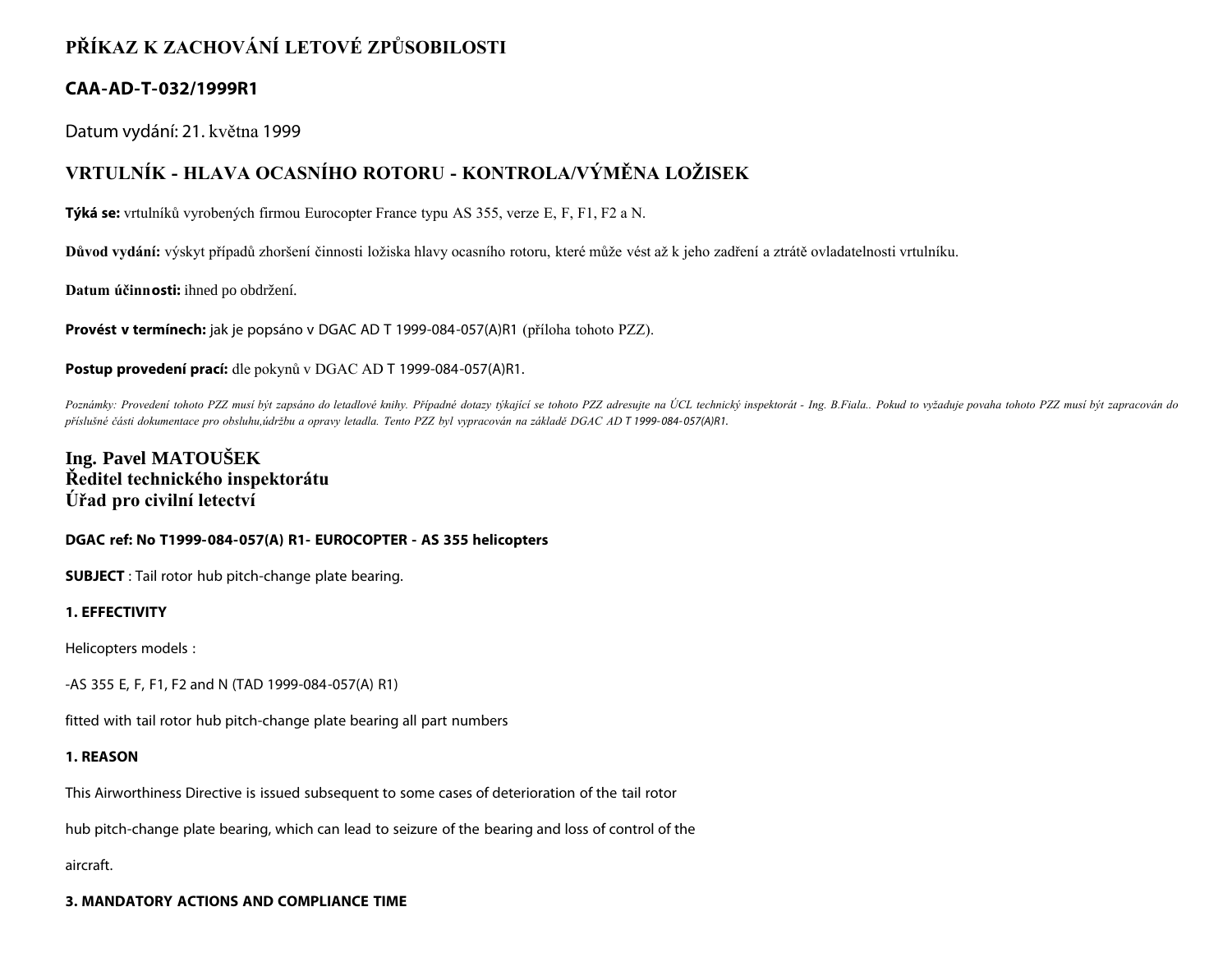3.1. Within 10 flying hours following the effective date of this Airworthiness Directive Revision 1, check the rotation torque of the bearing, in accordance with the instructions described in paragraph 2B(1) of the Service Bulletin referenced below, except if already carried out. 3.2. Carry out the axial play, friction point and brinelling check in accordance with the instructions described in paragraph 2B(2) of the Service Bulletin referenced below : 3.2.l.within 10 flying hours (without exceeding 2 weeks) following the effective date of this Airworthiness Directive Revision 1 : a) for bearings which have not been controlled so far, b) for bearings which were controlled 40 flying hours or 6 months ago, or more, 3.2.2. every 50 flying hours (without exceeding 6 months). 3.3. Before installing a pitch-change plate assembly or a tail rotor gear box assembly, held as spare, on an aircraft, check the rotation torque and carry out the axial play, friction point and brinelling check in accordance with the instructions described in paragraph 2B(1b) and 2B(2) of the ServiceBulletin referenced below. 3.4. Interpretation of results : 3.4.1.If the measured rotational load is greater than 300 grams, remove the pitch-change plate assembly from the aircraft, or do not install the pitch-change plate assembly or tail rotor gear box assembly, held as spare, on the aircraft. 3.4.2. If the rotational load is less than 300 grams, and if the measured axial play is greater than or equal to 0.4 mm, and/or friction points or brinelling are detected :- Check the condition of the parts (excluding the pitch-change plate bearing) and replace them according to the criteria defined in paragraph 2B (3.b) of the Service

Bulletin referenced below.

- Replace the pitch-change plate bearing with a bearing in airworthy condition.

**4. REFERENCES** : EUROCOPTER AS 350 Service Bulletin No 05-00-29 AS 355 Service Bulletin No 05-00-30Note : The instructions described in the Service Bulletins AS 350 No 05-00-29 and AS 355 No 05.00.30 will not be modified by their revisions 1 which will take into account the new deadlines.

#### **5. EFFECTIVE DATE** :